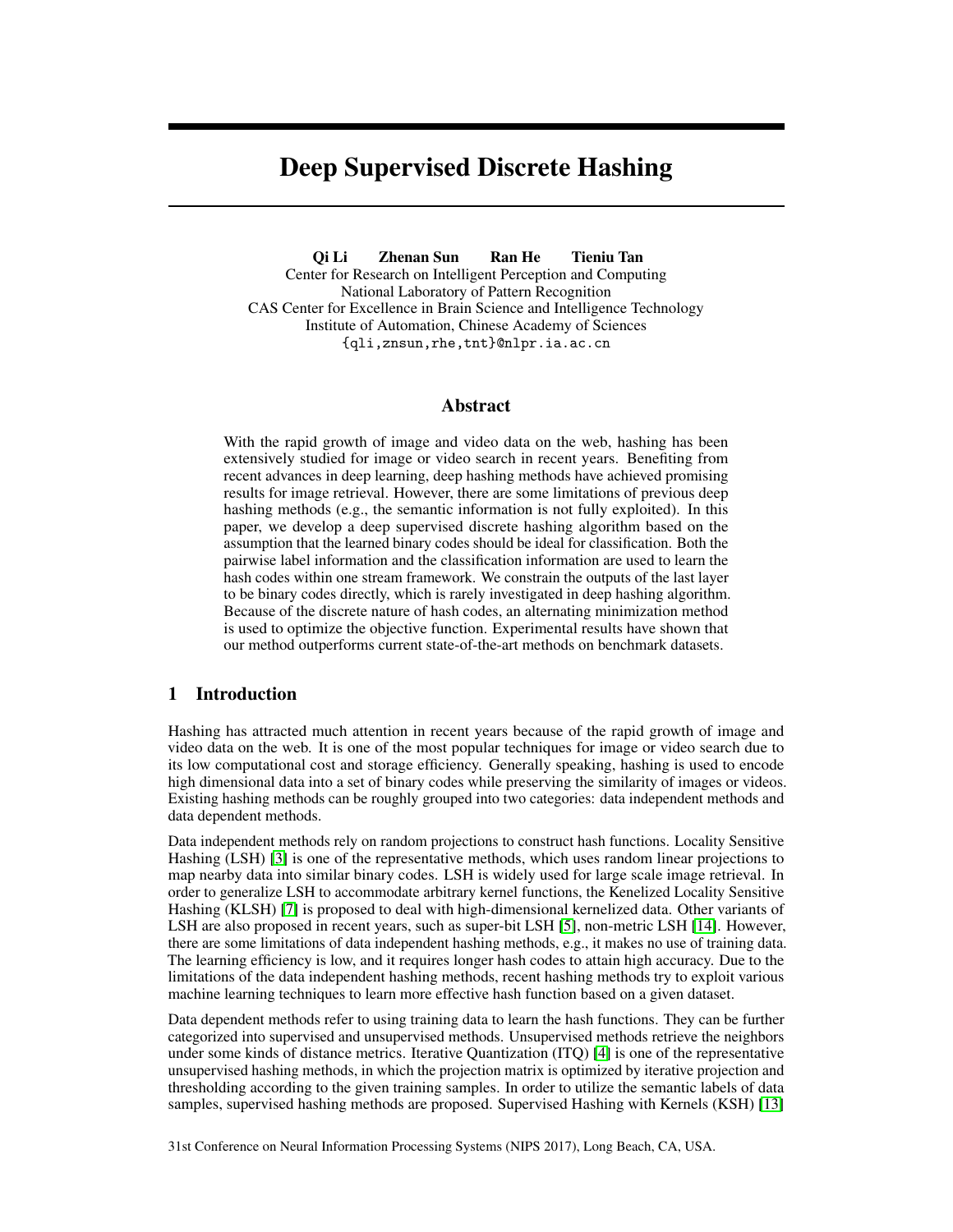is a well-known method of this kind, which learns the hash codes by minimizing the Hamming distances between similar pairs, and at the same time maximizing the Hamming distances between dissimilar pairs. Binary Reconstruction Embedding (BRE) [6] learns the hash functions by explicitly minimizing the reconstruction error between the original distances and the reconstructed distances in Hamming space. Order Preserving Hashing (OPH) [17] learns the hash codes by preserving the supervised ranking list information, which is calculated based on the semantic labels. Supervised Discrete Hashing (SDH) [15] aims to directly optimize the binary hash codes using the discrete cyclic coordinate descend method.

Recently, deep learning based hashing methods have been proposed to simultaneously learn the image representation and hash coding, which have shown superior performance over the traditional hashing methods. Convolutional Neural Network Hashing (CNNH) [20] is one of the early works to incorporate deep neural networks into hash coding, which consists of two stages to learn the image representations and hash codes. One drawback of CNNH is that the learned image representation can not give feedback for learning better hash codes. To overcome the shortcomings of CNNH, Network In Network Hashing (NINH) [8] presents a triplet ranking loss to capture the relative similarities of images. The image representation learning and hash coding can benefit each other within one stage framework. Deep Semantic Ranking Hashing (DSRH) [26] learns the hash functions by preserving semantic similarity between multi-label images. Other ranking-based deep hashing methods have also been proposed in recent years [18, 22]. Besides the triplet ranking based methods, some pairwise label based deep hashing methods are also exploited [9, 27]. A novel and efficient training algorithm inspired by alternating direction method of multipliers (ADMM) is proposed to train very deep neural networks for supervised hashing in [25]. The classification information is used to learn hash codes. [25] relaxes the binary constraint to be continuous, then thresholds the obtained continuous variables to be binary codes.

Although deep learning based methods have achieved great progress in image retrieval, there are some limitations of previous deep hashing methods (e.g., the semantic information is not fully exploited). Recent works try to divide the whole learning process into two streams under the multitask learning framework [11, 21, 22]. The hash stream is used to learn the hash function, while the classification stream is utilized to mine the semantic information. Although the two stream framework can improve the retrieval performance, the classification stream is only employed to learn the image representations, which does not have a direct impact on the hash function. In this paper, we use CNN to learn the image representation and hash function simultaneously. The last layer of CNN outputs the binary codes directly based on the pairwise label information and the classification information.

The contributions of this work are summarized as follows. 1) The last layer of our method is constrained to output the binary codes directly. The binary codes are learned to preserve the similarity relationship and keep the label consistent simultaneously. To the best of our knowledge, this is the first deep hashing method that uses both pairwise label information and classification information to learn the hash codes under one stream framework. 2) In order to reduce the quantization error, we keep the discrete nature of the hash codes during the optimization process. An alternating minimization method is proposed to optimize the objective function by using the discrete cyclic coordinate descend method. 3) Extensive experiments have shown that our method outperforms current state-of-the-art methods on benchmark datasets for image retrieval, which demonstrates the effectiveness of the proposed method.

## 2 Deep supervised discrete hashing

## 2.1 Problem definition

Given N image samples  $X = \{x_i\}_{i=1}^N \in \mathbb{R}^{d \times N}$ , hash coding is to learn a collection of K-bit binary codes  $B \in \{-1,1\}^{K \times N}$ , where the *i*-th column  $b_i \in \{-1,1\}^K$  denotes the binary codes for the *i*-th sample  $x_i$ . The binary codes are generated by the hash function  $h(\cdot)$ , which can be rewritten as  $[h_1(\cdot),...,h_K(\cdot)]$ . For image sample  $x_i$ , its hash codes can be represented as  $b_i = h(x_i) = [h_1(x_i),...,h_K(x_i)]$ . Generally speaking, hashing is to learn a hash function to project image samples to a set of binary codes.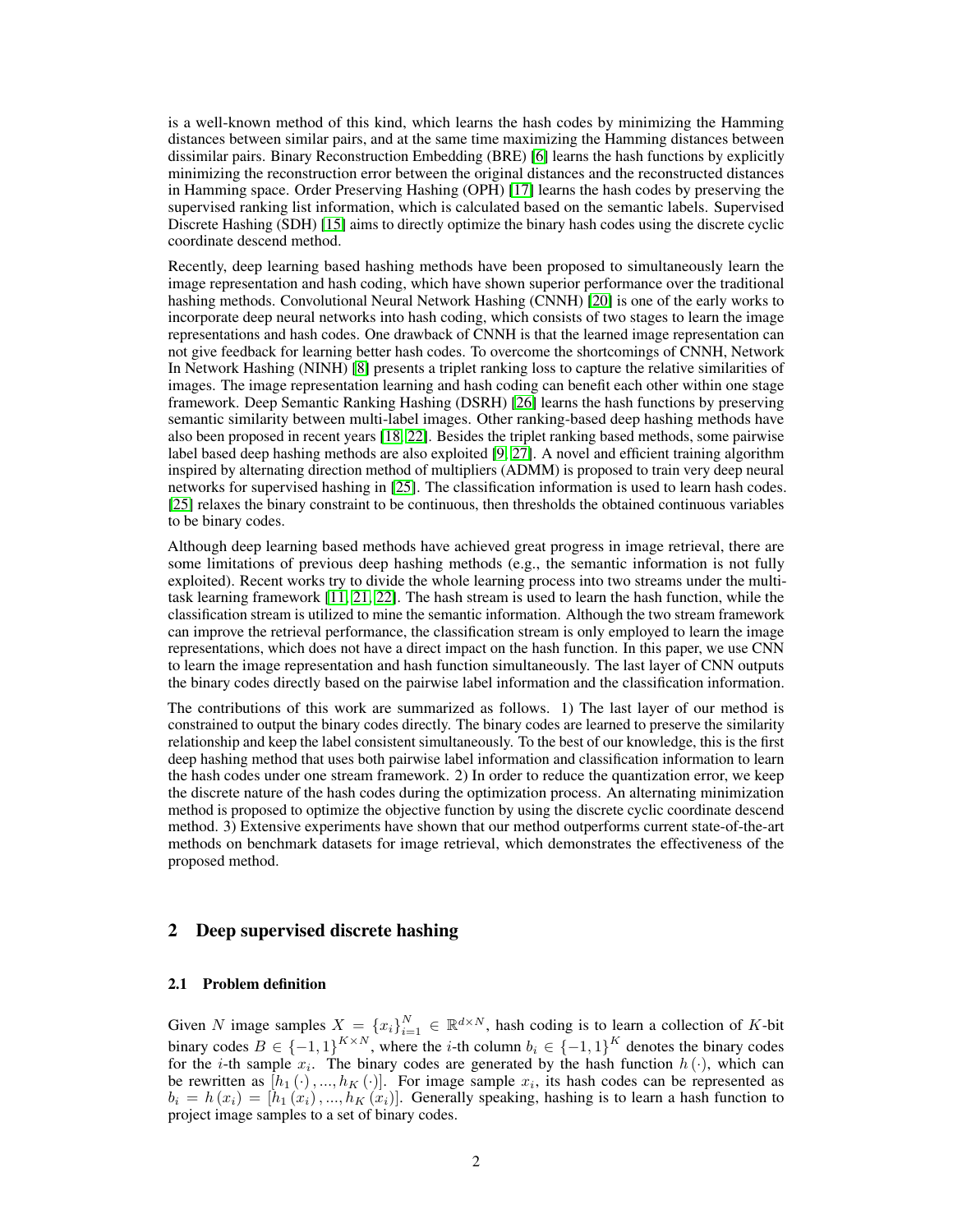#### 2.2 Similarity measure

In supervised hashing, the label information is given as  $Y = \{y_i\}_{i=1}^N \in \mathbb{R}^{c \times N}$ , where  $y_i \in \{0, 1\}^c$ corresponds to the sample  $x_i$ ,  $c$  is the number of categories. Note that one sample may belong to multiple categories. Given the semantic label information, the pairwise label information is derived as:  $S = \{s_{ij}\}\$ ,  $s_{ij} \in \{0, 1\}$ , where  $s_{ij} = 1$  when  $x_i$  and  $x_j$  are semantically similar,  $s_{ij} = 0$  when  $x_i$  and  $x_j$  are semantically dissimilar. For two binary codes  $b_i$  and  $b_j$ , the relationship between their Hamming distance  $dist_H(\cdot, \cdot)$  and their inner product  $\langle \cdot, \cdot \rangle$  is formulated as follows:  $\text{dist}_H(b_i, b_j) = \frac{1}{2}(K - \langle b_i, b_j \rangle)$ . If the inner product of two binary codes is small, their Hamming distance will be large, and vice versa. Therefore the inner product of different hash codes can be used to quantify their similarity.

Given the pairwise similarity relationship  $S = \{s_{ij}\}\$ , the Maximum a Posterior (MAP) estimation of hash codes can be represented as:

$$
p(B|S) \propto p(S|B) p(B) = \prod_{s_{ij} \in S} p(s_{ij}|B) p(B)
$$
\n(1)

where  $p(S|B)$  denotes the likelihood function,  $p(B)$  is the prior distribution. For each pair of the images,  $p(s_{ij} | B)$  is the conditional probability of  $s_{ij}$  given their hash codes B, which is defined as follows:

$$
p(s_{ij}|B) = \begin{cases} \sigma(\Phi_{ij}), & s_{ij} = 1\\ 1 - \sigma(\Phi_{ij}), & s_{ij} = 0 \end{cases}
$$
 (2)

where  $\sigma(x) = 1/(1 + e^{-x})$  is the sigmoid function,  $\Phi_{ij} = \frac{1}{2} \langle b_i, b_j \rangle = \frac{1}{2} b_i^T b_j$ . From Equation 2 we can see that, the larger the inner product  $\langle b_i, b_j \rangle$  is, the larger  $p(1|b_i, b_j)$  will be, which implies that  $b_i$  and  $b_j$  should be classified as similar, and vice versa. Therefore Equation 2 is a reasonable similarity measure for hash codes.

#### 2.3 Loss function

In recent years, deep learning based methods have shown their superior performance over the traditional handcrafted features on object detection, image classification, image segmentation, etc. In this section, we take advantage of recent advances in CNN to learn the hash function. In order to have a fair comparison with other deep hashing methods, we choose the CNN-F network architecture [2] as a basic component of our algorithm. This architecture is widely used to learn the hash function in recent works [9, 18]. Specifically, there are two separate CNNs to learn the hash function, which share the same weights. The pairwise samples are used as the input for these two separate CNNs. The CNN model consists of 5 convolutional layers and 2 fully connected layers. The number of neurons in the last fully connected layer is equal to the number of hash codes.

Considering the similarity measure, the following loss function is used to learn the hash codes:

$$
J = -\log p(S|B) = -\sum_{s_{ij} \in S} \log p(s_{ij}|B) = -\sum_{s_{ij} \in S} (s_{ij}\Phi_{ij} - \log(1 + e^{\Phi_{ij}})).
$$
 (3)

Equation 3 is the negative log likelihood function, which makes the Hamming distance of two similar points as small as possible, and at the same time makes the Hamming distance of two dissimilar points as large as possible.

Although pairwise label information is used to learn the hash function in Equation 3, the label information is not fully exploited. Most of the previous works make use of the label information under a two stream multi-task learning framework [21, 22]. The classification stream is used to measure the classification error, while the hash stream is employed to learn the hash function. One basic assumption of our algorithm is that the learned binary codes should be ideal for classification. In order to take advantage of the label information directly, we expect the learned binary codes to be optimal for the jointly learned linear classifier.

We use a simple linear classifier to model the relationship between the learned binary codes and the label information:

$$
Y = W^T B,\tag{4}
$$

where  $W = [w_1, w_2, ..., w_C]$  is the classifier weight,  $Y = [y_1, y_2, ..., y_N]$  is the ground-truth label vector. The loss function can be calculated as:

$$
Q = L(Y, W^T B) + \lambda \|W\|_F^2 = \sum_{i=1}^N L(y_i, W^T b_i) + \lambda \|W\|_F^2,
$$
\n(5)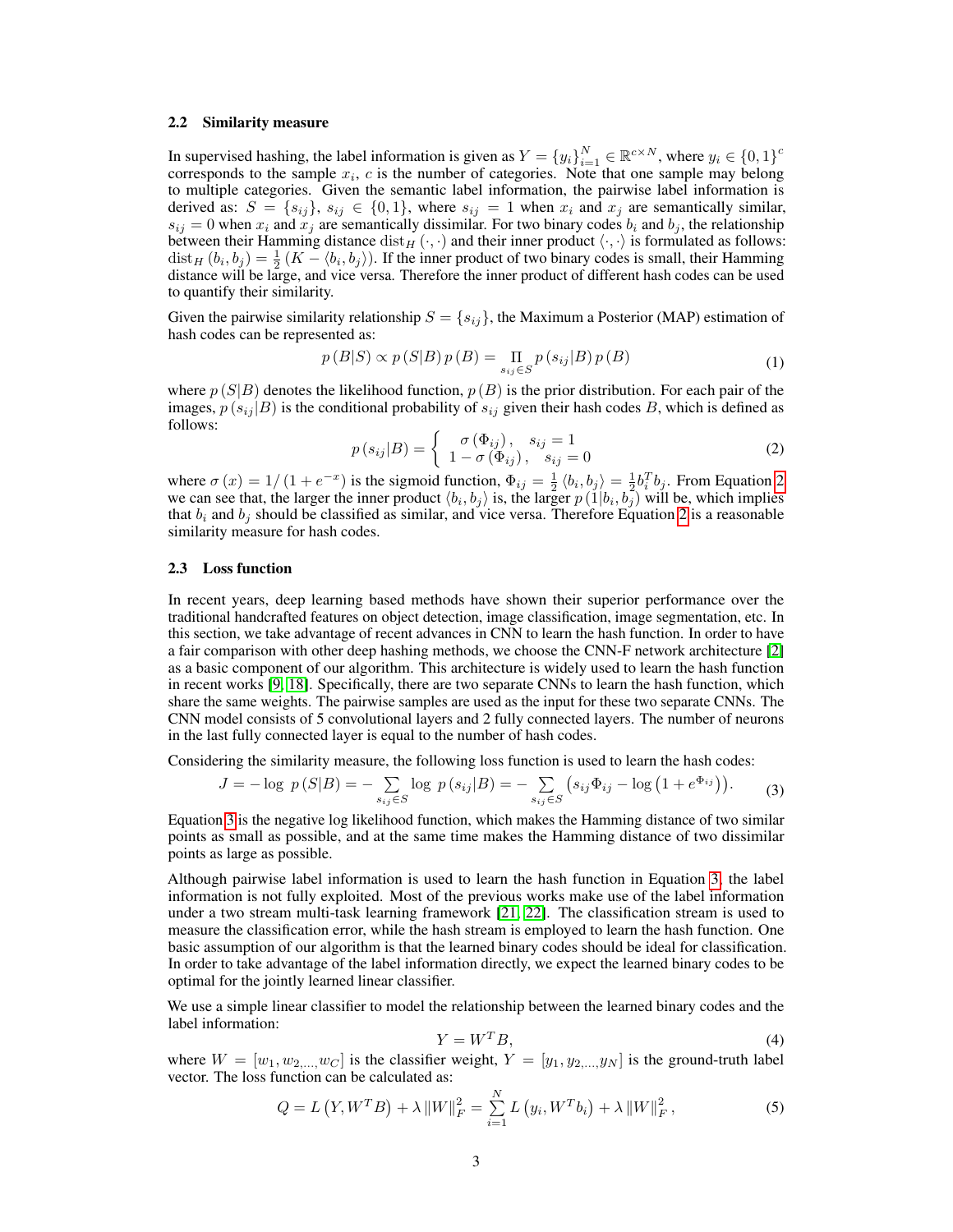where  $L(\cdot)$  is the loss function,  $\lambda$  is the regularization parameter,  $\lVert \cdot \rVert_F$  is the Frobenius norm of a matrix. Combining Equation 5 and Equation 3, we have the following formulation:

$$
F = J + \mu Q = -\sum_{s_{ij} \in S} \left( s_{ij} \Phi_{ij} - \log \left( 1 + e^{\Phi_{ij}} \right) \right) + \mu \sum_{i=1}^{N} L \left( y_i, W^T b_i \right) + \nu \left\| W \right\|_F^2, \tag{6}
$$

where  $\mu$  is the trade-off parameters,  $\nu = \lambda \mu$ . Suppose that we choose the  $l_2$  loss for the linear classifier, Equation 6 is rewritten as follows:

$$
F = -\sum_{s_{ij} \in S} \left( s_{ij} \Phi_{ij} - \log \left( 1 + e^{\Phi_{ij}} \right) \right) + \mu \sum_{i=1}^{N} \left\| y_i - W^T b_i \right\|_2^2 + \nu \left\| W \right\|_F^2, \tag{7}
$$

where  $\lVert \cdot \rVert_2$  is  $l_2$  norm of a vector. The hypothesis for Equation 7 is that the learned binary codes should make the pairwise label likelihood as large as possible, and should be optimal for the jointly learned linear classifier.

#### 2.4 Optimization

The minimization of Equation 7 is a discrete optimization problem, which is difficult to optimize directly. There are several ways to solve this problem. (1) In the training stage, the sigmoid or tanh activation function is utilized to replace the ReLU function after the last fully connected layer, and then the continuous outputs are used as a relaxation of the hash codes. In the testing stage, the hash codes are obtained by applying a thresholding function on the continuous outputs. One limitation of this method is that the convergence of the algorithm is slow. Besides, there will be a large quantization error. (2) The sign function is directly applied after the outputs of the last fully connected layer, which constrains the outputs to be binary variables strictly. However, the sign function is non-differentiable, which is difficult to back propagate the gradient of the loss function.

Because of the discrepancy between the Euclidean space and the Hamming space, it would result in suboptimal hash codes if one totally ignores the binary constraints. We emphasize that it is essential to keep the discrete nature of the binary codes. Note that in our formulation, we constrain the outputs of the last layer to be binary codes directly, thus Equation 7 is difficult to optimize directly. Similar to [9, 18, 22], we solve this problem by introducing an auxiliary variable. Then we approximate Equation 7 as:

$$
F = -\sum_{s_{ij} \in S} \left( s_{ij} \Psi_{ij} - \log \left( 1 + e^{\Psi_{ij}} \right) \right) + \mu \sum_{i=1}^{N} \left\| y_i - W^T b_i \right\|_2^2 + \nu \left\| W \right\|_F^2,
$$
  
s.t.  $b_i = \text{sgn}(h_i), \ h_i \in \mathbb{R}^{K \times 1}, \ (i = 1, ..., N),$  (8)

where  $\Psi_{ij} = \frac{1}{2} h_i^T h_j$ .  $h_i$   $(i = 1, ..., N)$  can be seen as the output of the last fully connected layer, which is represented as:

$$
h_i = M^T \Theta \left( x_i; \theta \right) + n,\tag{9}
$$

where  $\theta$  denotes the parameters of the previous layers before the last fully connected layer,  $M \in$  $\mathbb{R}^{4096 \times K}$  represents the weight matrix,  $n \in \mathbb{R}^{K \times 1}$  is the bias term.

According to the Lagrange multipliers method, Equation 8 can be reformulated as:

$$
F = -\sum_{s_{ij} \in S} (s_{ij} \Psi_{ij} - \log (1 + e^{\Psi_{ij}}))
$$
  
+  $\mu \sum_{i=1}^{N} ||y_i - W^T b_i||_2^2 + \nu ||W||_F^2 + \eta \sum_{i=1}^{N} ||b_i - \text{sgn}(h_i)||_2^2,$   
s.t.  $b_i \in \{-1, 1\}^K$ ,  $(i = 1, ..., N)$ , (10)

where  $\eta$  is the Lagrange Multiplier. Equation 10 can be further relaxed as:

$$
F = -\sum_{s_{ij} \in S} (s_{ij} \Psi_{ij} - \log (1 + e^{\Psi_{ij}}))
$$
  
+  $\mu \sum_{i=1}^{N} ||y_i - W^T b_i||_2^2 + \nu ||W||_F^2 + \eta \sum_{i=1}^{N} ||b_i - h_i||_2^2,$   
s.t.  $b_i \in \{-1, 1\}^K$ ,  $(i = 1, ..., N)$ . (11)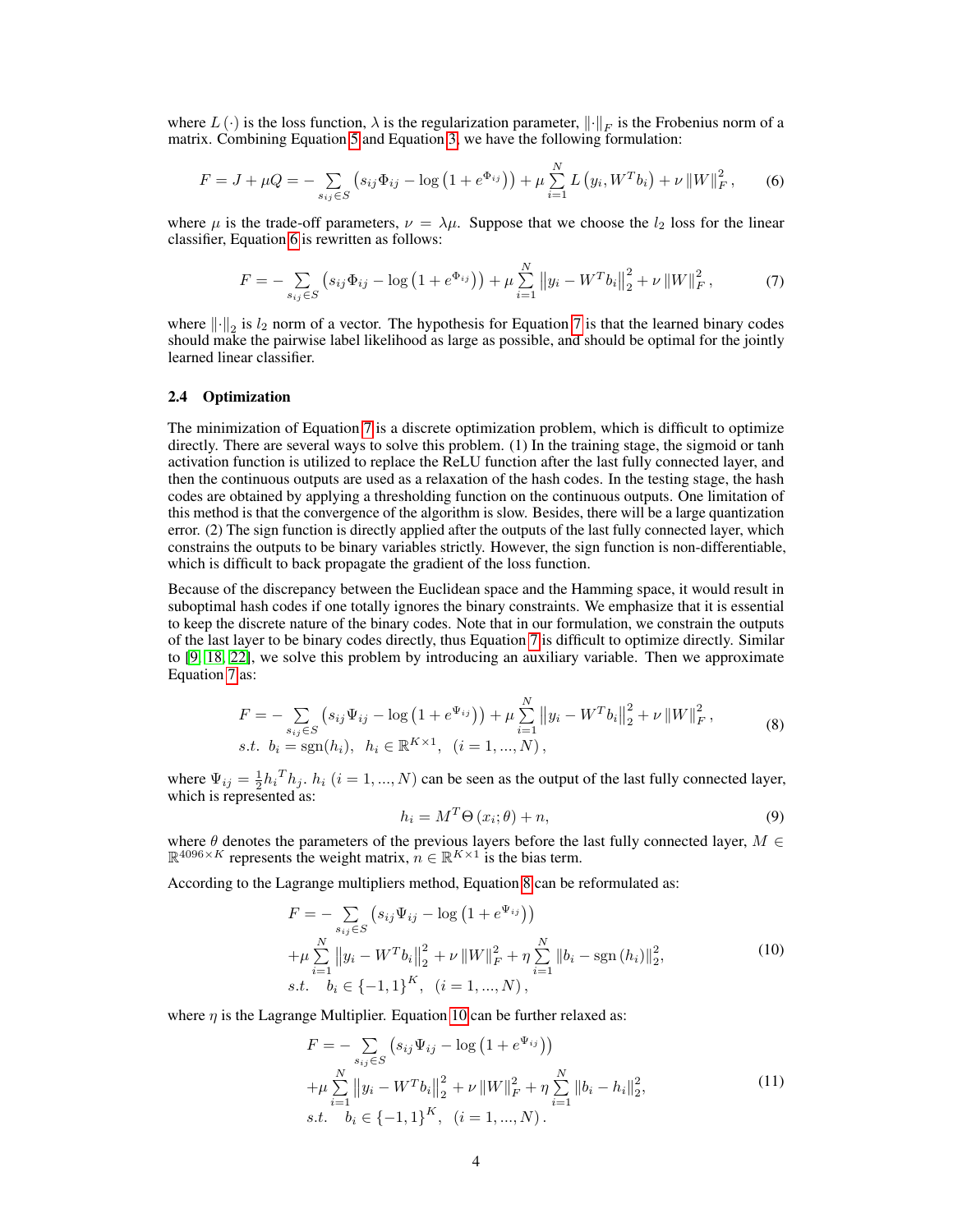The last term actually measures the constraint violation caused by the outputs of the last fully connected layer. If the parameter  $n$  is set sufficiently large, the constraint violation is penalized severely. Therefore the outputs of the last fully connected layer are forced closer to the binary codes, which are employed for classification directly.

The benefit of introducing an auxiliary variable is that we can decompose Equation 11 into two sub optimization problems, which can be iteratively solved by using the alternating minimization method.

First, when fixing  $b_i$ , W, we have:

$$
\frac{\partial F}{\partial h_i} = -\frac{1}{2} \sum_{j:s_{ij} \in S} \left( s_{ij} - \frac{e^{\Psi_{ij}}}{1 + e^{\Psi_{ij}}} \right) h_j - \frac{1}{2} \sum_{j:s_{ji} \in S} \left( s_{ji} - \frac{e^{\Psi_{ji}}}{1 + e^{\Psi_{ji}}} \right) h_j - 2\eta \left( b_i - h_i \right) \tag{12}
$$

Then we update parameters  $M$ , n and  $\Theta$  as follows:

$$
\frac{\partial F}{\partial M} = \Theta(x_i; \theta) \left(\frac{\partial F}{\partial h_i}\right)^T, \frac{\partial F}{\partial n} = \frac{\partial F}{\partial h_i}, \frac{\partial F}{\partial \Theta(x_i; \theta)} = M \frac{\partial F}{\partial h_i}.
$$
 (13)

The gradient will propagate to previous layers by Back Propagation (BP) algorithm.

Second, when fixing  $M$ ,  $n$ ,  $\Theta$  and  $b_i$ , we solve  $W$  as:

$$
F = \mu \sum_{i=1}^{N} ||y_i - W^T b_i||_2^2 + \nu ||W||_F^2.
$$
 (14)

Equation 14 is a least squares problem, which has a closed form solution:

$$
W = \left( BB^T + \frac{\nu}{\mu} I \right)^{-1} B^T Y,
$$
\n(15)

where  $B = \{b_i\}_{i=1}^N \in \{-1, 1\}^{K \times N}, Y = \{y_i\}_{i=1}^N \in \mathbb{R}^{C \times N}.$ 

Finally, when fixing  $M$ ,  $n$ ,  $\Theta$  and  $W$ , Equation 11 becomes:

$$
F = \mu \sum_{i=1}^{N} \|y_i - W^T b_i\|_2^2 + \eta \sum_{i=1}^{N} \|b_i - h_i\|_2^2,
$$
  
s.t.  $b_i \in \{-1, 1\}^K, (i = 1, ..., N).$  (16)

In this paper, we use the discrete cyclic coordinate descend method to iteratively solve  $B$  row by row:

$$
\min_{B} \|W^T B\|^2 - 2 \text{ Tr}(P), \quad s.t. \ B \in \{-1, 1\}^{K \times N}, \tag{17}
$$

where  $P = WY + \frac{\eta}{\mu}H$ . Let  $x^T$  be the  $k^{th}$   $(k = 1, ..., K)$  row of B,  $B_1$  be the matrix of B excluding  $x^T$ ,  $p^T$  be the  $k^{th}$  column of matrix P,  $P_1$  be the matrix of P excluding p,  $w^T$  be the  $k^{th}$  column of matrix  $W, W_1$  be the matrix of W excluding w, then we can derive:

$$
x = \text{sgn}\left(p - B_1^T W_1 w\right). \tag{18}
$$

It is easy to see that each bit of the hash codes is computed based on the pre-learned  $K - 1$  bits  $B_1$ . We iteratively update each bit until the algorithm converges.

## 3 Experiments

### 3.1 Experimental settings

We conduct extensive experiments on two public benchmark datasets: CIFAR-10 and NUS-WIDE. CIFAR-10 is a dataset containing 60,000 color images in 10 classes, and each class contains 6,000 images with a resolution of 32x32. Different from CIFAR-10, NUS-WIDE is a public multi-label image dataset. There are 269,648 color images in total with 5,018 unique tags. Each image is annotated with one or multiple class labels from the 5,018 tags. Similar to [8, 12, 20, 24], we use a subset of 195,834 images which are associated with the 21 most frequent concepts. Each concept consists of at least 5,000 color images in this dataset.

We follow the previous experimental setting in [8, 9, 18]. In CIFAR-10, we randomly select 100 images per class (1,000 images in total) as the test query set, 500 images per class (5,000 images in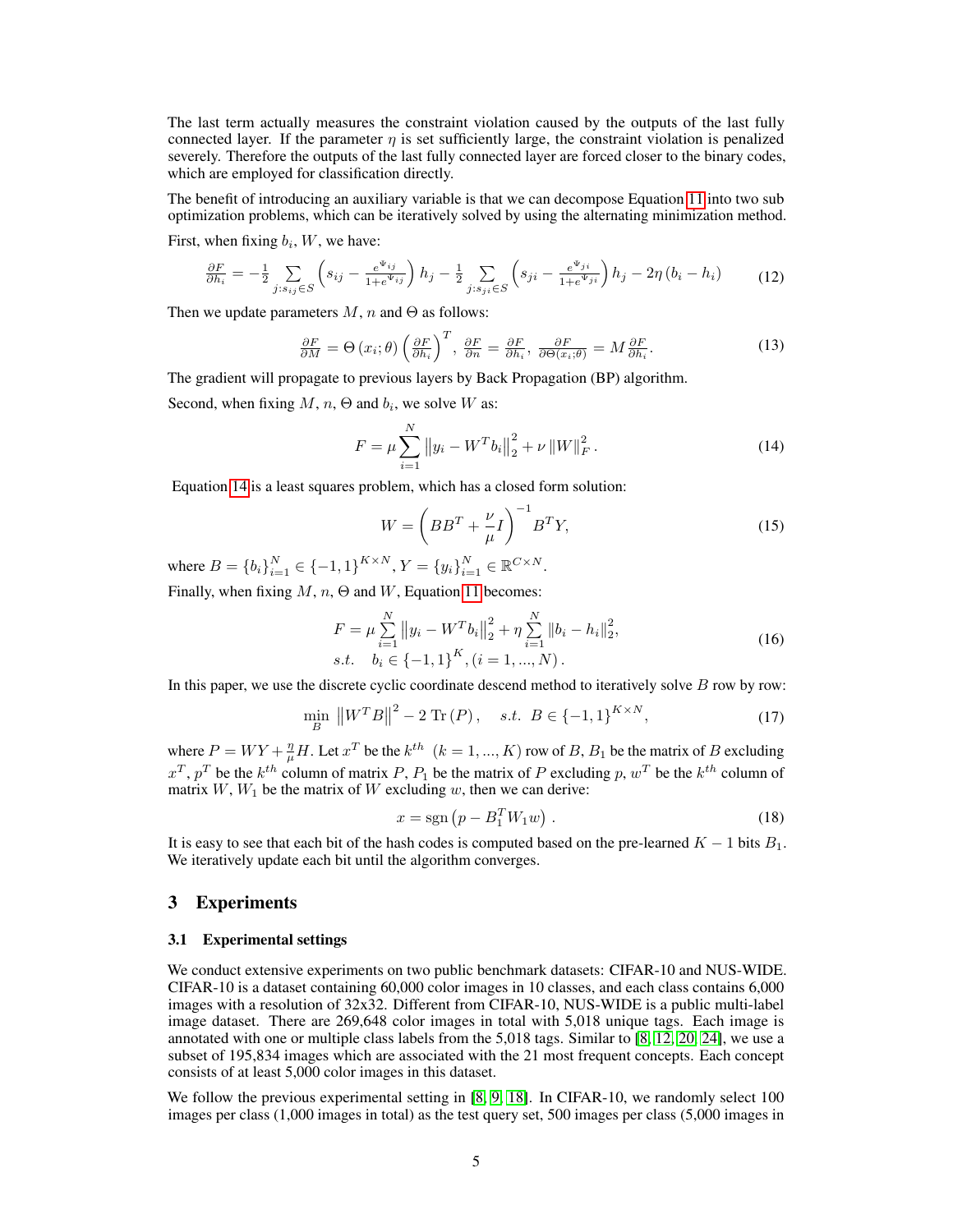total) as the training set. For NUS-WIDE dataset, we randomly sample 100 images per class (2,100 images in total) as the test query set, 500 images per class (10,500 images in total) as the training set. The similar pairs are constructed according to the image labels: two images will be considered similar if they share at least one common semantic label. Otherwise, they will be considered dissimilar. We also conduct experiments on CIFAR-10 and NUS-WIDE dataset under a different experimental setting. In CIFAR-10, 1,000 images per class (10,000 images in total) are selected as the test query set, the remaining 50,000 images are used as the training set. In NUS-WIDE, 100 images per class (2,100 images in total) are randomly sampled as the test query images, the remaining images (193,734 images in total) are used as the training set.

As for the comparison methods, we roughly divide them into two groups: traditional hashing methods and deep hashing methods. The compared traditional hashing methods consist of unsupervised and supervised methods. Unsupervised hashing methods include SH [19], ITQ [4]. Supervised hashing methods include SPLH [16], KSH [13], FastH [10], LFH [23], and SDH [15]. Both the hand-crafted features and the features extracted by CNN-F network architecture are used as the input for the traditional hashing methods. Similar to previous works, the handcrafted features include a 512-dimensional GIST descriptor to represent images of CIFAR-10 dataset, and a 1134-dimensional feature vector to represent images of NUS-WIDE dataset. The deep hashing methods include DQN [1], DHN [27], CNNH [20], NINH [8], DSRH [26], DSCH [24], DRCSH [24], DPSH [9], DTSH [18] and VDSH [25]. Note that DPSH, DTSH and DSDH are based on the CNN-F network architecture, while DQN, DHN, DSRH are based on AlexNet architecture. Both the CNN-F network architecture and AlexNet architecture consist of five convolutional layers and two fully connected layers. In order to have a fair comparison, most of the results are directly reported from previous works. Following [25], the pre-trained CNN-F model is used to extract CNN features on CIFAR-10, while a 500 dimensional bag-of-words feature vector is used to represent each image on NUS-WIDE for VDSH. Then we re-run the source code provided by the authors to obtain the retrieval performance. The parameters of our algorithm are set based on the standard cross-validation procedure.  $\mu$ ,  $\nu$  and  $\eta$ in Equation 11 are set to 1, 0.1 and 55, respectively.

Similar to [8], we adopt four widely used evaluation metrics to evaluate the image retrieval quality: Mean Average Precision (MAP) for different number of bits, precision curves within Hamming distance 2, precision curves with different number of top returned samples and precision-recall curves. When computing MAP for NUS-WIDE dataset under the first experimental setting, we only consider the top 5,000 returned neighbors. While we consider the top 50,000 returned neighbors under the second experimental setting.

## 3.2 Empirical analysis



Figure 1: The results of DSDH-A, DSDH-B, DSDH-C and DSDH on CIFAR-10 dataset: (a) precision curves within Hamming radius 2; (b) precision curves with respect to different number of top returned images; (c) precision-recall curves of Hamming ranking with 48 bits.

In order to verify the effectiveness of our method, several variants of our method (DSDH) are also proposed. First, we only consider the pairwise label information while neglecting the linear classification information in Equation 7, which is named DSDH-A (similar to [9]). Then we design a two-stream deep hashing algorithm to learn the hash codes. One stream is designed based on the pairwise label information in Equation 3, and the other stream is constructed based on the classification information. The two streams share the same image representations except for the last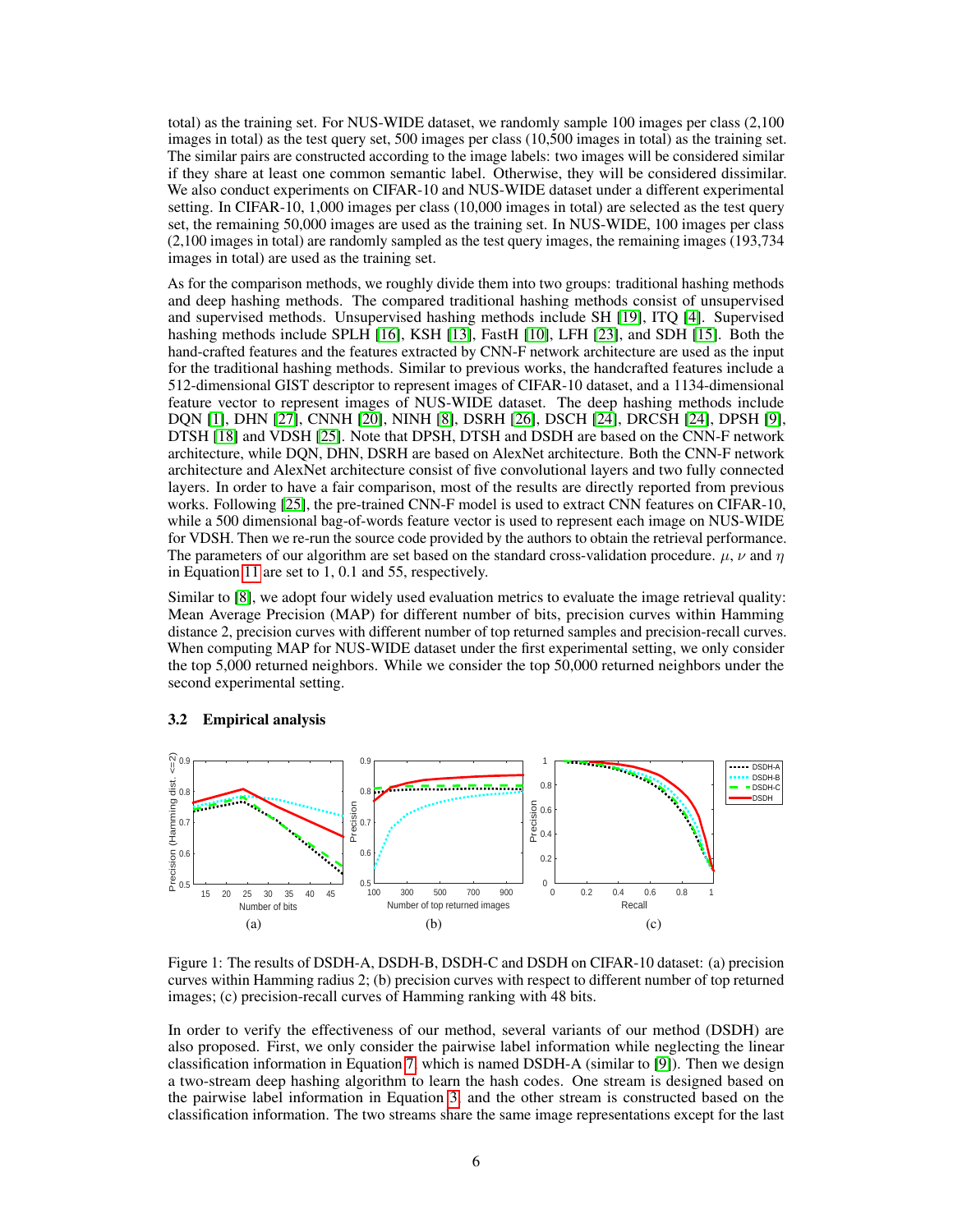| Method      | $CIFAR-10$ |         |         |         | Method      | <b>NUS-WIDE</b> |         |         |         |
|-------------|------------|---------|---------|---------|-------------|-----------------|---------|---------|---------|
|             | 12 bits    | 24 bits | 32 bits | 48 bits |             | 12 bits         | 24 bits | 32 bits | 48 bits |
| Ours        | 0.740      | 0.786   | 0.801   | 0.820   | Ours        | 0.776           | 0.808   | 0.820   | 0.829   |
| <b>DQN</b>  | 0.554      | 0.558   | 0.564   | 0.580   | DON         | 0.768           | 0.776   | 0.783   | 0.792   |
| <b>DPSH</b> | 0.713      | 0.727   | 0.744   | 0.757   | $DPSH^*$    | 0.752           | 0.790   | 0.794   | 0.812   |
| <b>DHN</b>  | 0.555      | 0.594   | 0.603   | 0.621   | <b>DHN</b>  | 0.708           | 0.735   | 0.748   | 0.758   |
| <b>DTSH</b> | 0.710      | 0.750   | 0.765   | 0.774   | <b>DTSH</b> | 0.773           | 0.808   | 0.812   | 0.824   |
| <b>NINH</b> | 0.552      | 0.566   | 0.558   | 0.581   | <b>NINH</b> | 0.674           | 0.697   | 0.713   | 0.715   |
| <b>CNNH</b> | 0.439      | 0.511   | 0.509   | 0.522   | <b>CNNH</b> | 0.611           | 0.618   | 0.625   | 0.608   |
| FastH       | 0.305      | 0.349   | 0.369   | 0.384   | FastH       | 0.621           | 0.650   | 0.665   | 0.687   |
| <b>SDH</b>  | 0.285      | 0.329   | 0.341   | 0.356   | <b>SDH</b>  | 0.568           | 0.600   | 0.608   | 0.637   |
| <b>KSH</b>  | 0.303      | 0.337   | 0.346   | 0.356   | <b>KSH</b>  | 0.556           | 0.572   | 0.581   | 0.588   |
| <b>LFH</b>  | 0.176      | 0.231   | 0.211   | 0.253   | LFH         | 0.571           | 0.568   | 0.568   | 0.585   |
| <b>SPLH</b> | 0.171      | 0.173   | 0.178   | 0.184   | <b>SPLH</b> | 0.568           | 0.589   | 0.597   | 0.601   |
| <b>ITO</b>  | 0.162      | 0.169   | 0.172   | 0.175   | <b>TTQ</b>  | 0.452           | 0.468   | 0.472   | 0.477   |
| <b>SH</b>   | 0.127      | 0.128   | 0.126   | 0.129   | SН          | 0.454           | 0.406   | 0.405   | 0.400   |

Table 1: MAP for different methods under the first experimental setting. The MAP for NUS-WIDE dataset is calculated based on the top 5,000 returned neighbors. DPSH<sup> $\ast$ </sup> denotes re-running the code provided by the authors of DPSH.

fully connected layer. We denote this method as DSDH-B. Besides, we also design another approach directly applying the sign function after the outputs of the last fully connected layer in Equation 7, which is denoted as DSDH-C. The loss function of DSDH-C can be represented as:

$$
F = -\sum_{s_{ij} \in S} \left( s_{ij} \Psi_{ij} - \log \left( 1 + e^{\Psi_{ij}} \right) \right) + \mu \sum_{i=1}^{N} \left\| y_i - W^T h_i \right\|_2^2
$$
  
+  $\nu \left\| W \right\|_F^2 + \eta \sum_{i=1}^{N} \left\| b_i - \text{sgn} \left( h_i \right) \right\|_2^2, \quad s.t. \quad h_i \in R^{K \times 1}, \quad (i = 1, ..., N)$  (19)

 $\ddot{\phantom{0}}$ 

Then we use the alternating minimization method to optimize DSDH-C. The results of different methods on CIFAR-10 under the first experimental setting are shown in Figure 1. From Figure 1 we can see that, (1) The performance of DSDH-C is better than DSDH-A. DSDH-B is better than DSDH-A in terms of precision with Hamming radius 2 and precision-recall curves. More information is exploited in DSDH-C than DSDH-A, which demonstrates the classification information is helpful for learning the hash codes. (2) The improvement of DSDH-C over DSDH-A is marginal. The reason is that the classification information in DSDH-C is only used to learn the image representations, which is not fully exploited. Due to violation of the discrete nature of the hash codes, DSDH-C has a large quantization loss. Note that our method further beats DSDH-B and DSDH-C by a large margin.

### 3.3 Results under the first experimental setting

The MAP results of all methods on CIFAR-10 and NUS-WIDE under the first experimental setting are listed in Table 1. From Table 1 we can see that the proposed method substantially outperforms the traditional hashing methods on CIFAR-10 dataset. The MAP result of our method is more than twice as much as SDH, FastH and ITQ. Besides, most of the deep hashing methods perform better than the traditional hashing methods. In particular, DTSH achieves the best performance among all the other methods except DSDH on CIFAR-10 dataset. Compared with DTSH, our method further improves the performance by  $3 \sim 7$  percents. These results verify that learning the hash function and classifier within one stream framework can boost the retrieval performance.

The gap between the deep hashing methods and traditional hashing methods is not very huge on NUS-WIDE dataset, which is different from CIFAR-10 dataset. For example, the average MAP result of SDH is 0.603, while the average MAP result of DTSH is 0.804. The proposed method is slightly superior to DTSH in terms of the MAP results on NUS-WIDE dataset. The main reasons are that there exits more categories in NUS-WIDE than CIFAR-10, and each of the image contains multiple labels. Compared with CIFAR-10, there are only 500 images per class for training, which may not be enough for DSDH to learn the multi-label classifier. Thus the second term in Equation 7 plays a limited role to learn a better hash function. In Section 3.4, we will show that our method will achieve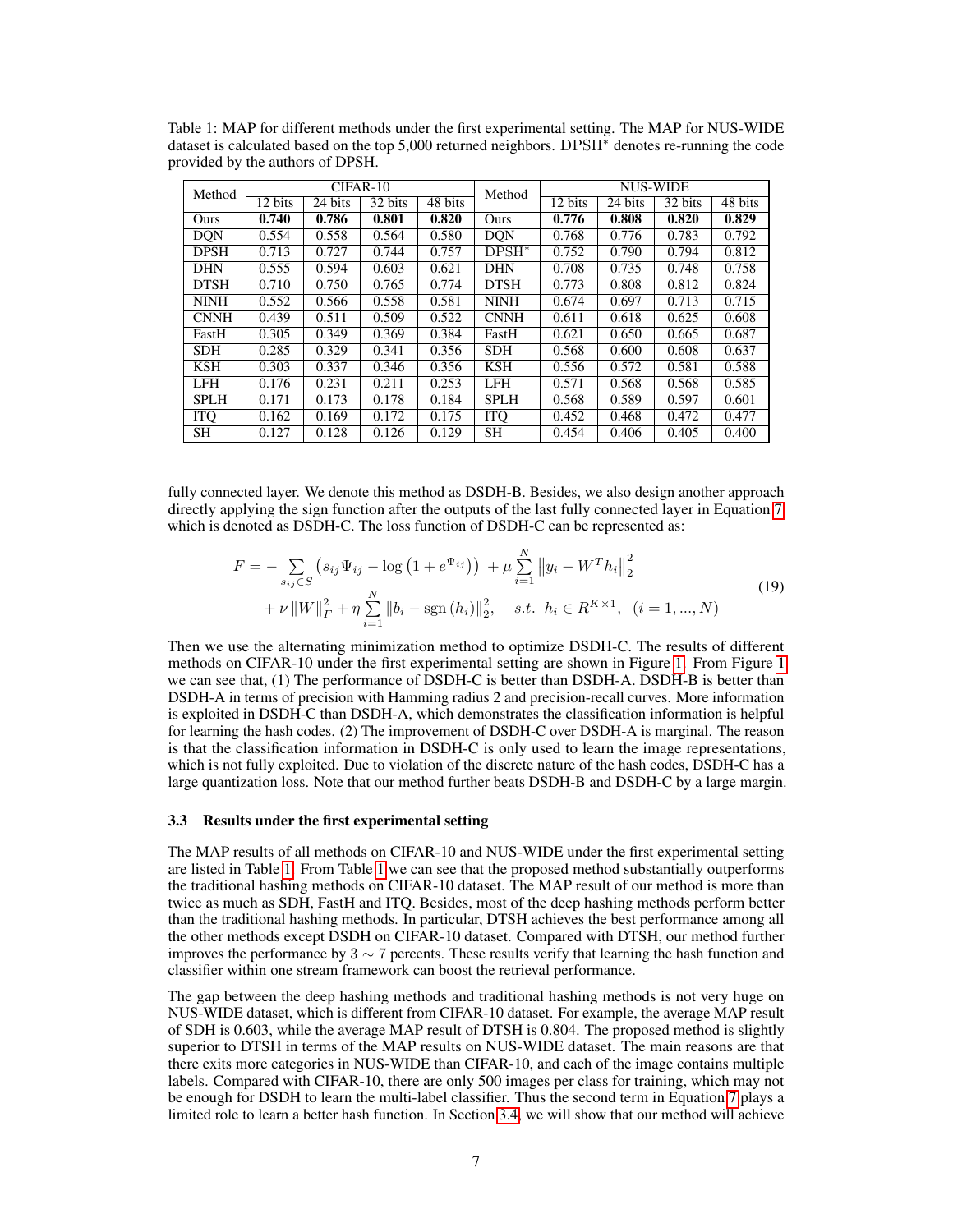Table 2: MAP for different methods under the second experimental setting. The MAP for NUS-WIDE dataset is calculated based on the top 50,000 returned neighbors. DPSH<sup>∗</sup> denotes re-running the code provided by the authors of DPSH.

| Method       | CIFAR-10 |         |         |         | Method          | <b>NUS-WIDE</b> |         |         |         |
|--------------|----------|---------|---------|---------|-----------------|-----------------|---------|---------|---------|
|              | 16 bits  | 24 bits | 32 bits | 48 bits |                 | 16 bits         | 24 bits | 32 bits | 48 bits |
| Ours         | 0.935    | 0.940   | 0.939   | 0.939   | Ours            | 0.815           | 0.814   | 0.820   | 0.821   |
| <b>DTSH</b>  | 0.915    | 0.923   | 0.925   | 0.926   | <b>DTSH</b>     | 0.756           | 0.776   | 0.785   | 0.799   |
| <b>DPSH</b>  | 0.763    | 0.781   | 0.795   | 0.807   | <b>DPSH</b>     | 0.715           | 0.722   | 0.736   | 0.741   |
| <b>VDSH</b>  | 0.845    | 0.848   | 0.844   | 0.845   | VDSH            | 0.545           | 0.564   | 0.557   | 0.570   |
| <b>DRSCH</b> | 0.615    | 0.622   | 0.629   | 0.631   | <b>DRSCH</b>    | 0.618           | 0.622   | 0.623   | 0.628   |
| <b>DSCH</b>  | 0.609    | 0.613   | 0.617   | 0.620   | <b>DSCH</b>     | 0.592           | 0.597   | 0.611   | 0.609   |
| <b>DSRH</b>  | 0.608    | 0.611   | 0.617   | 0.618   | <b>DSRH</b>     | 0.609           | 0.618   | 0.621   | 0.631   |
| $DPSH^*$     | 0.903    | 0.885   | 0.915   | 0.911   | $\text{DPSH}^*$ | N/A             |         |         |         |

Table 3: MAP for different methods under the first experimental setting. The MAP for NUS-WIDE dataset is calculated based on the top 5,000 returned neighbors.

| Method               |         |         | CIFAR-10 |         | NUS-WIDE |         |         |         |  |
|----------------------|---------|---------|----------|---------|----------|---------|---------|---------|--|
|                      | 12 bits | 24 bits | 32 bits  | 48 bits | 12 bits  | 24 bits | 32 bits | 48 bits |  |
| Ours                 | 0.740   | 0.786   | 0.801    | 0.820   | 0.776    | 0.808   | 0.820   | 0.829   |  |
| FastH+CNN            | 0.553   | 0.607   | 0.619    | 0.636   | 0.779    | 0.807   | 0.816   | 0.825   |  |
| SDH <sub>+</sub> CNN | 0.478   | 0.557   | 0.584    | 0.592   | 0.780    | 0.804   | 0.815   | 0.824   |  |
| $KSH+CNN$            | 0.488   | 0.539   | 0.548    | 0.563   | 0.768    | 0.786   | 0.790   | 0.799   |  |
| LFH+CNN              | 0.208   | 0.242   | 0.266    | 0.339   | 0.695    | 0.734   | 0.739   | 0.759   |  |
| SPLH+CNN             | 0.299   | 0.330   | 0.335    | 0.330   | 0.753    | 0.775   | 0.783   | 0.786   |  |
| ITO+CNN              | 0.237   | 0.246   | 0.255    | 0.261   | 0.719    | 0.739   | 0.747   | 0.756   |  |
| SH+CNN               | 0.183   | 0.164   | 0.161    | 0.161   | 0.621    | 0.616   | 0.615   | 0.612   |  |

a better performance than other deep hashing methods with more training images per class for the multi-label dataset.

## 3.4 Results under the second experimental setting

Deep hashing methods usually need many training images to learn the hash function. In this section, we compare with other deep hashing methods under the second experimental setting, which contains more training images. Table 2 lists MAP results for different methods under the second experimental setting. As shown in Table 2, with more training images, most of the deep hashing methods perform better than in Section 3.3. For CIFAR-10 dataset, the average MAP result of DRSCH is 0.624, and the average MAP results of DPSH, DTSH and VDSH are 0.787, 0.922 and 0.846, respectively. The average MAP result of our method is 0.938 on CIFAR-10 dataset. DTSH, DPSH and VDSH have a significant advantage over other deep hashing methods. Our method further outperforms DTSH, DPSH and VDSH by about 2  $\sim$  3 percents. For NUS-WIDE dataset, our method still achieves the best performance in terms of MAP. The performance of VDSH on NUS-WIDE dataset drops severely. The possible reason is that VDSH uses the provided bag-of-words features instead of the learned features.

#### 3.5 Comparison with traditional hashing methods using deep learned features

In order to have a fair comparison, we also compare with traditional hashing methods using deep learned features extracted by the CNN-F network under the first experimental setting. The MAP results of different methods are listed in Table 3. As shown in Table 3, most of the traditional hashing methods obtain a better retrieval performance using deep learned features. The average MAP results of FastH+CNN and SDH+CNN on CIFAR-10 dataset are 0.604 and 0.553, respectively. And the average MAP result of our method on CIFAR-10 dataset is 0.787, which outperforms the traditional hashing methods with deep learned features. Besides, the proposed algorithm achieves a comparable performance with the best traditional hashing methods on NUS-WIDE dataset under the first experimental setting.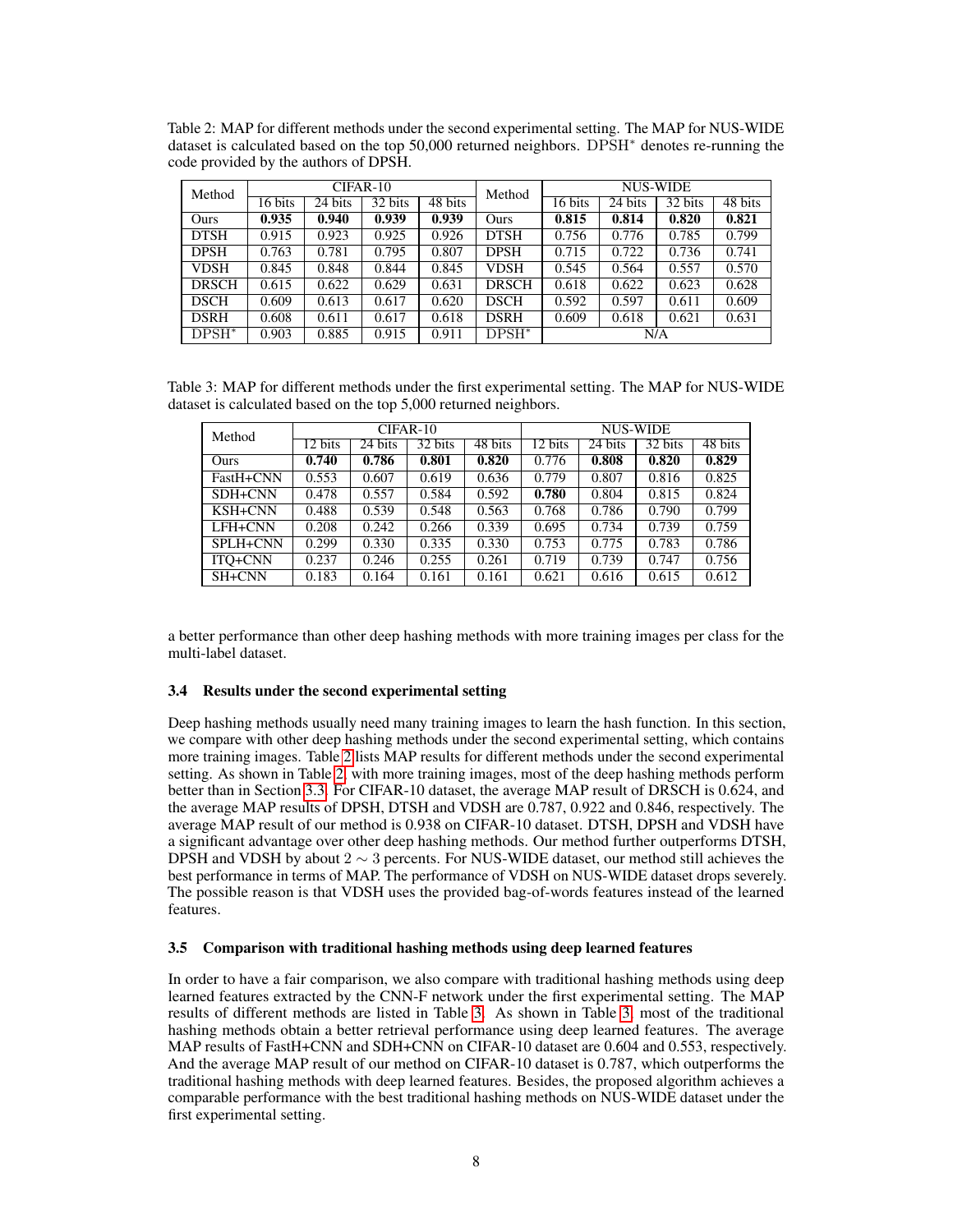## 4 Conclusion

In this paper, we have proposed a novel deep supervised discrete hashing algorithm. We constrain the outputs of the last layer to be binary codes directly. Both the pairwise label information and the classification information are used for learning the hash codes under one stream framework. Because of the discrete nature of the hash codes, we derive an alternating minimization method to optimize the loss function. Extensive experiments have shown that our method outperforms state-of-the-art methods on benchmark image retrieval datasets.

## 5 Acknowledgements

This work was partially supported by the National Key Research and Development Program of China (Grant No. 2016YFB1001000) and the Natural Science Foundation of China (Grant No. 61622310).

## References

- [1] Y. Cao, M. Long, J. Wang, H. Zhu, and Q. Wen. Deep quantization network for efficient image retrieval. In *AAAI*, pages 3457–3463, 2016.
- [2] K. Chatfield, K. Simonyan, A. Vedaldi, and A. Zisserman. Return of the devil in the details: Delving deep into convolutional nets. In *BMVC*, 2014.
- [3] A. Gionis, P. Indyk, R. Motwani, et al. Similarity search in high dimensions via hashing. In *VLDB*, pages 518–529, 1999.
- [4] Y. Gong, S. Lazebnik, A. Gordo, and F. Perronnin. Iterative quantization: A procrustean approach to learning binary codes for large-scale image retrieval. *IEEE TPAMI*, 35(12):2916–2929, 2013.
- [5] J. Ji, J. Li, S. Yan, B. Zhang, and Q. Tian. Super-bit locality-sensitive hashing. In *NIPS*, pages 108–116, 2012.
- [6] B. Kulis and T. Darrell. Learning to hash with binary reconstructive embeddings. In *NIPS*, pages 1042–1050, 2009.
- [7] B. Kulis and K. Grauman. Kernelized locality-sensitive hashing for scalable image search. In *ICCV*, pages 2130–2137, 2009.
- [8] H. Lai, Y. Pan, Y. Liu, and S. Yan. Simultaneous feature learning and hash coding with deep neural networks. In *CVPR*, pages 3270–3278, 2015.
- [9] W.-J. Li, S. Wang, and W.-C. Kang. Feature learning based deep supervised hashing with pairwise labels. In *IJCAI*, pages 1711–1717, 2016.
- [10] G. Lin, C. Shen, Q. Shi, A. van den Hengel, and D. Suter. Fast supervised hashing with decision trees for high-dimensional data. In *CVPR*, pages 1963–1970, 2014.
- [11] K. Lin, H.-F. Yang, J.-H. Hsiao, and C.-S. Chen. Deep learning of binary hash codes for fast image retrieval. In *CVPRW*, pages 27–35, 2015.
- [12] W. Liu, J. Wang, S. Kumar, and S.-F. Chang. Hashing with graphs. In *ICML*, pages 1–8, 2011.
- [13] W. Liu, J. Wang, R. Ji, Y.-G. Jiang, and S.-F. Chang. Supervised hashing with kernels. In *CVPR*, pages 2074–2081, 2012.
- [14] Y. Mu and S. Yan. Non-metric locality-sensitive hashing. In *AAAI*, pages 539–544, 2010.
- [15] F. Shen, C. Shen, W. Liu, and H. Tao Shen. Supervised discrete hashing. In *CVPR*, pages 37–45, 2015.
- [16] J. Wang, S. Kumar, and S.-F. Chang. Sequential projection learning for hashing with compact codes. In *ICML*, pages 1127–1134, 2010.
- [17] J. Wang, J. Wang, N. Yu, and S. Li. Order preserving hashing for approximate nearest neighbor search. In *ACM MM*, pages 133–142, 2013.
- [18] X. Wang, Y. Shi, and K. M. Kitani. Deep supervised hashing with triplet labels. In *ACCV*, pages 70–84, 2016.